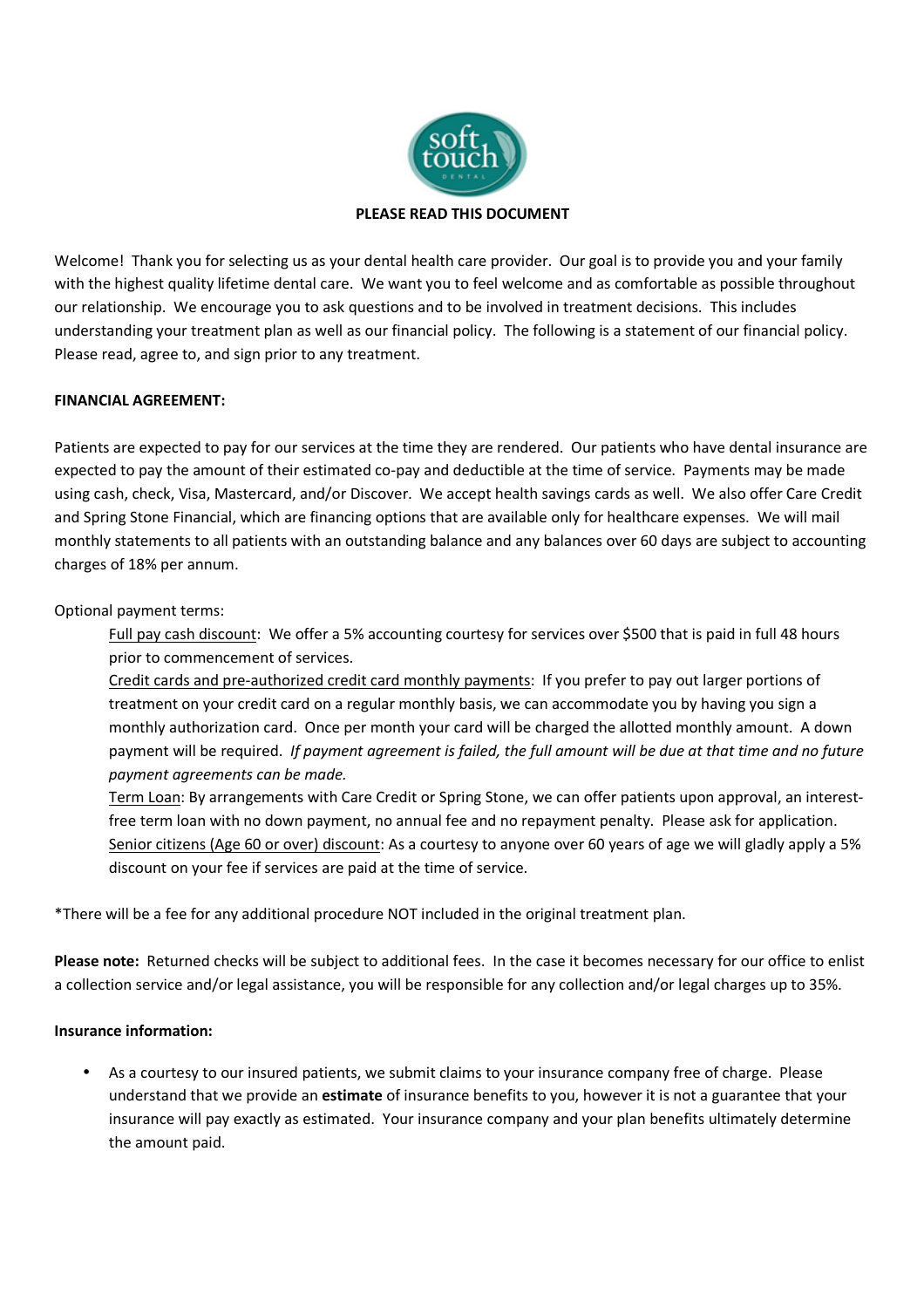- All charges you incur are your responsibility regardless of your insurance coverage. We must emphasize that as your dental care provider, our relationship is with you, our patient, not with your insurance company. Your insurance policy is a contract between you, your employer, and your insurance company. Our office is not a party to that contract.
- We will help you receive your maximum allowable benefits. In order to do this, we need your insurance card and/or insurance policy on your first visit and updated with any changes. Failure to update your insurance on file may result in variance in insurance benefits and incorrect estimates.
- If your insurance has not paid within 60 days of services rendered, you will need to make full payment to this office and be reimbursed when your insurance company pays.

*Dental insurance isn't really insurance (a payment to cover the cost of a loss) at all. It is actually a money benefit, typically provided by an employer, to help their employees pay for routine dental services. The employer usually buys a plan based on the amount of the benefit and how much the premium costs per month. Most benefit plans are only designed to cover a portion of the total cost of a person's necessary dental treatment. For example, a dentist may recommend a crown for a tooth that has extensive decay; however, the dental plan may only cover the cost of a filling.*  This does not mean that the patient does not need a crown, only that the benefit is limited to a filling. If you have *questions regarding your insurance, please feel free to ask Molly or Dray.* 

### **\*All of our doctors will diagnose treatment based on your dental health, not your insurance coverage.**

#### **Appointments:**

In order to serve you better and keep the cost of dental care down, we try to maintain an efficient appointment system. However, our cost of providing care increases greatly when people fail to keep scheduled appointments or cancel at the last minute. We require at least **48 hour notice** for any cancelled for rescheduled appointment. If this agreement is not met, you may be subject to a \$50 fee.

#### **Notice:**

In regards to blended and extended families: We will be happy to produce copies of services and amounts rendered but the financial responsibility will be given to the party that signs the financial policy for the child.